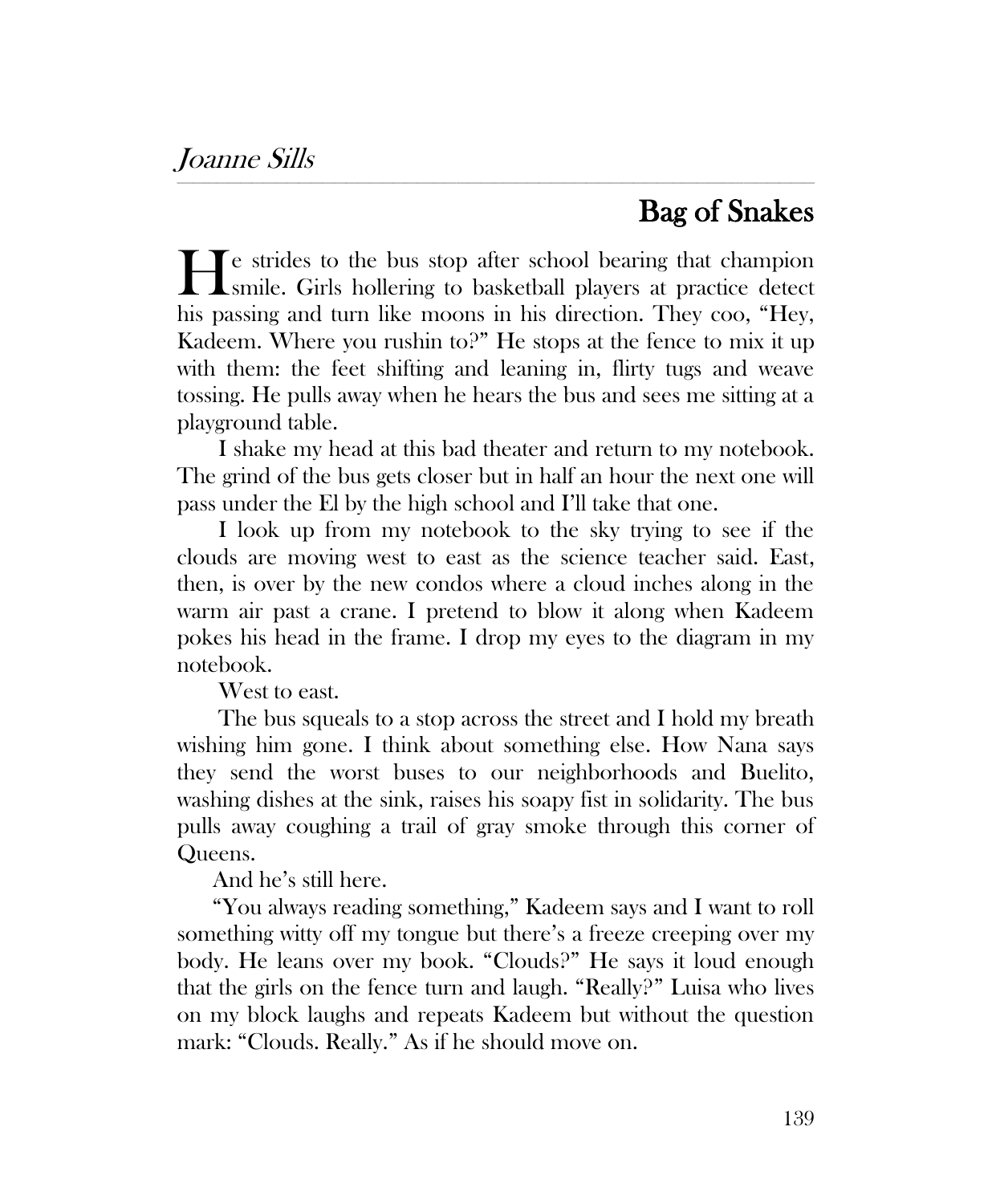## Joanne Sills

But he sits down on the other side of the table and moves his long brown fingers along the embedded chess squares.

"Do you play?" he asks.

 It's almost the end of the school year and warm, but there's an August heat radiating from across the table. I want to close my book and go but I'm sure Luisa is still watching and there's the problem of my frozen limbs.

"Somebody tried to teach me once but I can't concentrate like that," he says in such a human, confessional way it makes me look up to make sure it's him. Then he says, "But bet a smart girl like you could get me to pay attention."

He leans back and smiles in a way I can't for sure read because his face is a distraction. The dark brown of his skin is without flaw and his lips part over straight and even teeth. It's the first time he's said anything to me although he checks me a lot. He pushed his way to the back of the bus last week to stand next to me but I turned away. You know, cause he's one of them types. Different emptyhead girl every week. Once he had to break up a fight between his old girl and the new one, the school cops doubled over laughing. But up close, I get it. There's a heat rising in my own body, a deep down thaw is in progress. I drop my eyes back to the cloud diagram and the arrows pointing east.

Luisa and her girls are shouting at the players again.

"Azalea Soto." He says my name deep and slow and I have to purse my lips to keep from grinning. Out the corner of my eye I make sure Luisa isn't watching. He leans forward again and I don't retreat. "Asked my dad about your name. He says azaleas are flowers that grow in trees back where he came from. Serious old country."

"Here too," I say and he leans in closer smelling of sweat and something sweet.

"Oh, you talk." He puts a hand over his mouth and his eyes go big, acting surprised. His cell buzzes and without looking at it he turns it off and smiles.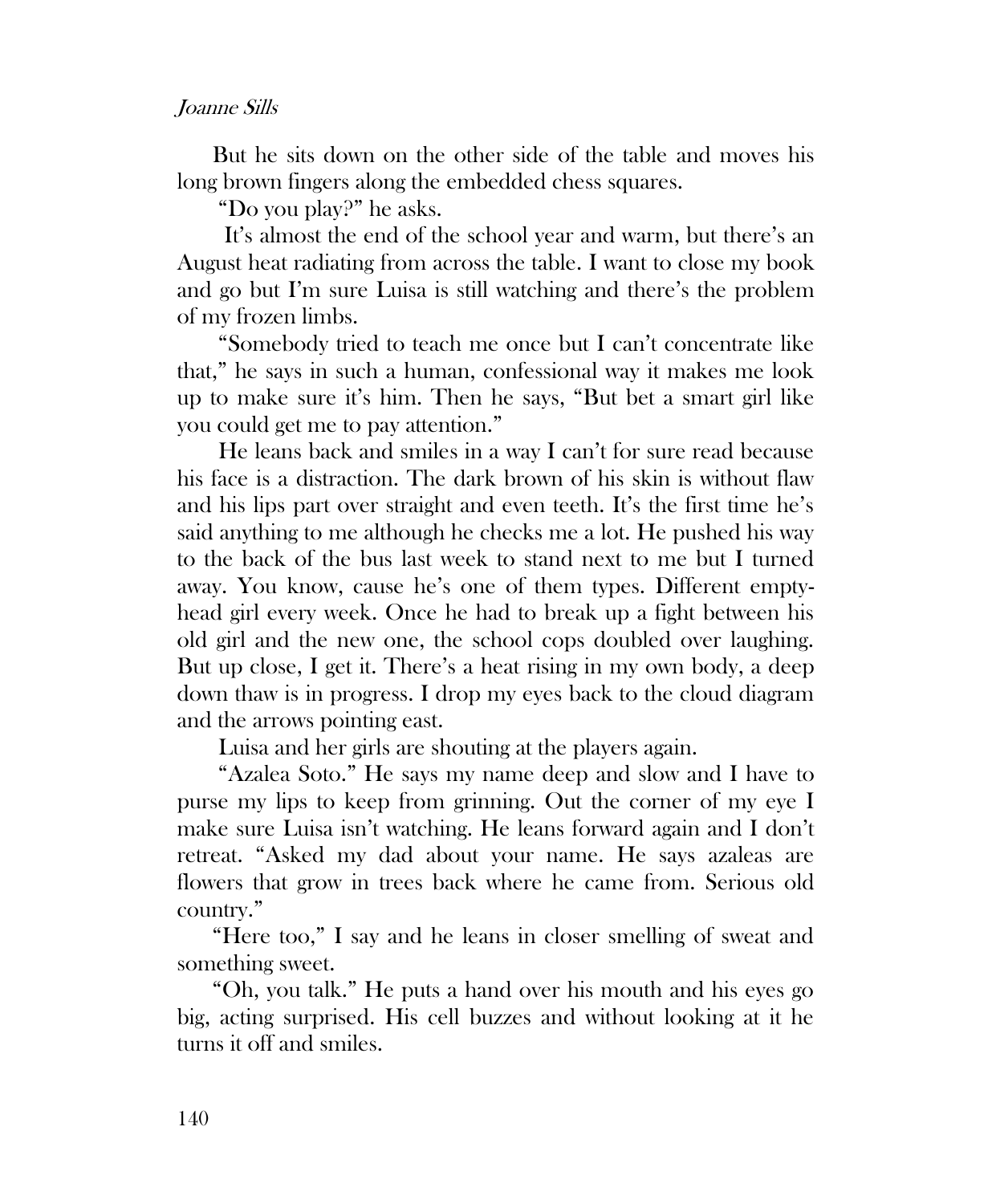"They thrive in a wide variety of growing conditions," I say, meeting his eyes. This response is borrowed from one of Buelito's seed catalogues and independent of my will to keep a distance from this person. I sit back and stiffly cross my arms. "Very pretty flowers. Ever seen one? Kind of hard to live up to that kind of beauty."

This is a salvo across the table that will fly above his afro and he'll shrug like Luisa and those do and move on.

But he stays.

"What?" He studies me. "You don't think you pretty?"

I straighten myself on the bench and again meet those brown eyes with the long lashes.

I hear a basketball behind me and a couple of the players stop by to dap up Kadeem. I turn my face away so they aren't looking at my birthmark. It's a family thing. Like someone colored in a faint brown oval on my cheek. Nana says it gets lighter each time it appears and soon it will disappear from the family line. But I'm stuck with mine, she says, and wants me to cover it with makeup now that I'm older. But I like it because number one, it's me and number two, it's like belonging to my Aunt Ruby's shoebox of family things. I hear the players go through the hole in the fence, the clang of metal on metal. A quiet drops over our chess table as the city knocks around outside.

"You don't think you pretty?" he asks again.

"I just don't think it necessary," I fire back. His stares at me like he's counting something.

"Okay. I get it," he nods. "But it never hurts. For flowers to be pretty, I mean."

Another flash of those teeth and he reaches for my notebook, turns it towards him and reads. I study him in gulps: the flat circular lobes of his ear and the tiny hairs on his square chin, his broad chest rising and falling beneath the school football jersey and those beautiful hands. It is very warm for this time of year and I could dab my forehead but don't.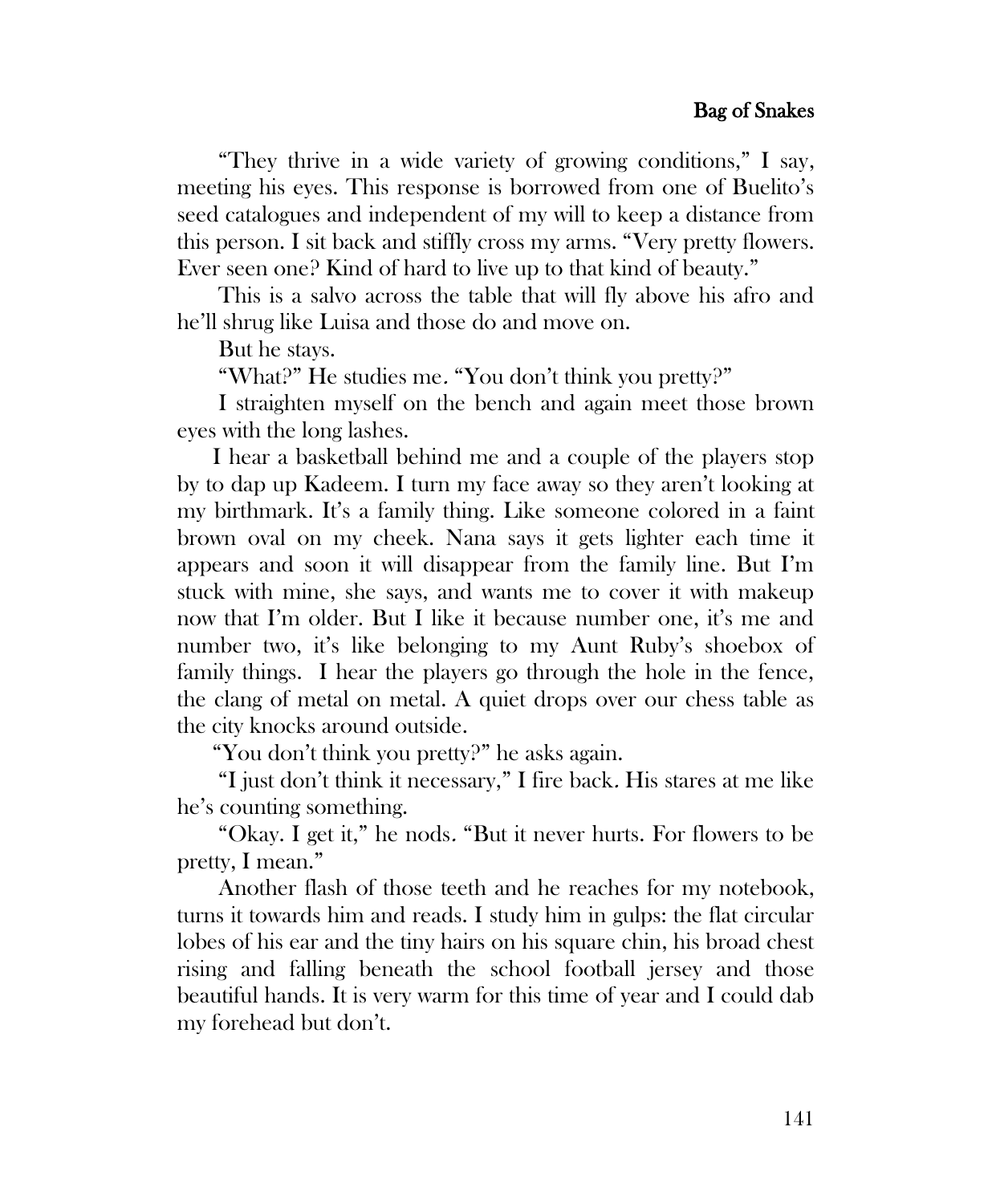## Joanne Sills

"You take good notes." He reads on. "I'm trying to get at least a B in earth science."

This is a *crazy* admission since he has never been to first-period class on time, instead creeping through the door mid-period tipping his big self to the back of class. But I don't want this to show up on my face. I find it crazier that he's talking to me like a human and on the one day I'm running late and throw on a wrinkled track suit and gather my hair into a woolly dark cloud on top of my head that I imagine wants to float east in this heat too.

"Maybe you shouldn't be late to class," I say with cool delivery, not like the girl jumping up and down inside me. More like the advice of a guidance counselor, like we talk every day, like I could care less. Basketball practice breaks up and I feel his eyes on me like café suns.

"Let's go," he says and stands. "I'll walk you home. We can count clouds."

At this hour the maze of streets in my neighborhood will wake from an afternoon calm and hustle with life. Nana will be on a crowded bus listening to NPR and we'll hear all about it at dinner. Buelito will be on line at the bodega buying lottery tickets consisting of our birthdays and the secret number of the day whispered to him by Madame Jute. The men at the barbershop will be setting up folding chairs outside and commence a running commentary for the evening. The elementary school drill team will practice as they march around the school, parting to let people by and flowing back together. Old Farmers Presbyterian will prop open its red doors for the soup kitchen crowd. Volunteers will be combing the colonial cemetery for bottles of cheap wine and cigarette butts.

Life courses and collides on high volume around us but I hear every word he says like I'm wearing Kadeem earbuds. He is six feet tall and almost a hundred ninety pounds. He wants to play a little college football but for junior year might just switch to track. He taps his head. "Don't want to scramble all this."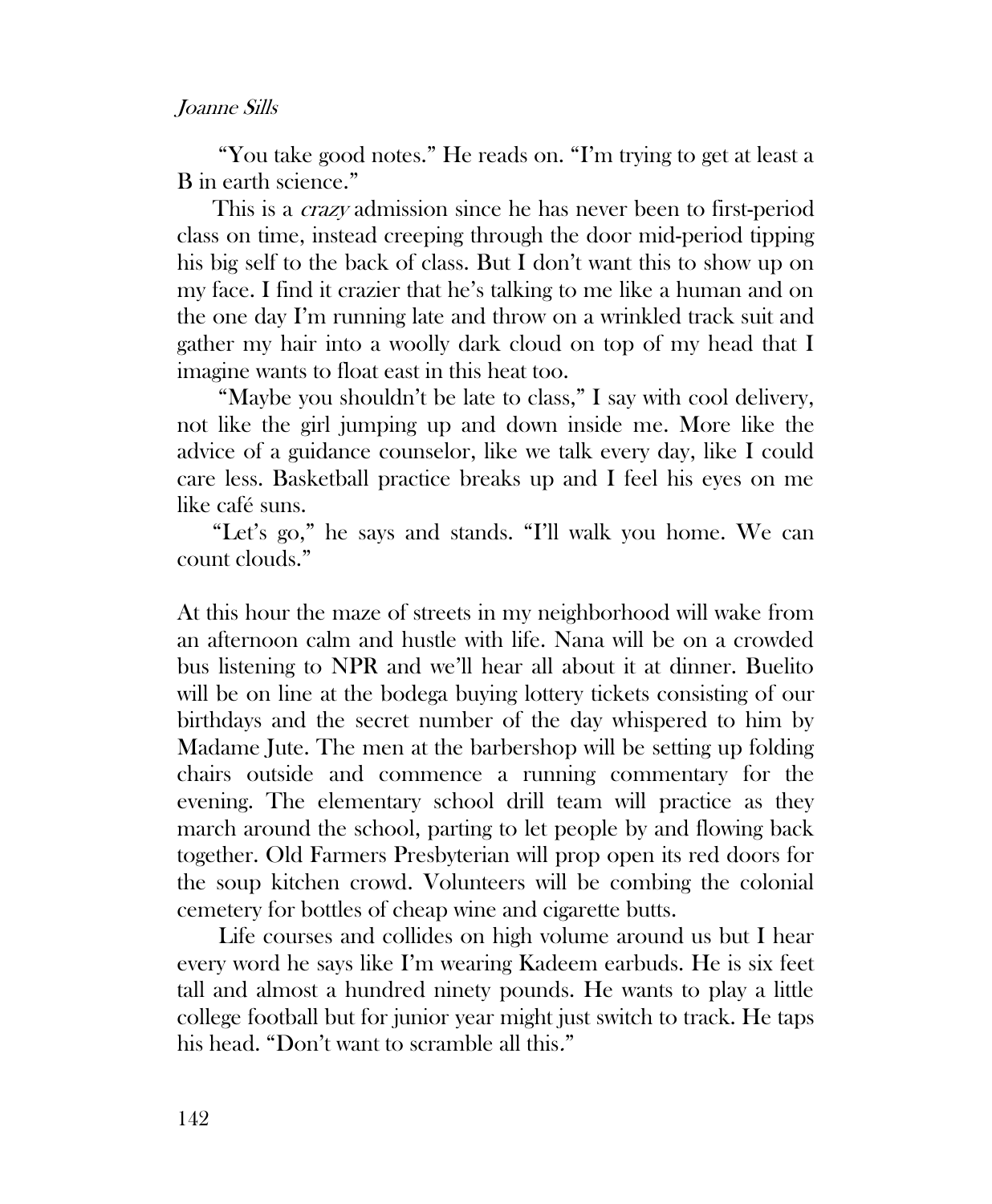I tell him what colleges I want to visit next year far, far, away from Queens and the book I'm working on: Girlfriends Rules for Success.

"Sounds good," he circles me. "What's the first rule?"

 I look at him and say: "Don't fall for tall, good-looking, shittalking…boys. It's only a game to them." He stops in front of Tight Cuts, clutching his heart. The men ask him if he's hurt and he points to me. They laugh. They ask about my grandparents then nod their heads in tribal approval.

"Azzie," he says as we begin walking again. "Let me tell you about the bag of snakes story."

People watch us. I worry as the bus goes by that Lula Henry Soto will suddenly appear in our path. My Nana's a straight-talker from Georgia farm country who quickly sized up my last boy interest as undesirable and shooed him off the stoop. Buelito laughed and laughed. Said why should my wannabe boyfriends have it any easier than he did? He had been too light-skinned, too greeneyed and his Spanish accent too thick for a certain grits-and-sardines country girl who kept waving him away.

The thought of Kadeem's confidence withering under her glare makes me feel sorry for him but he's all into his story.

"This dude, let's call him Blue, comes up with a new type hustle. He's gonna put some rocks in a pillowcase, go down the subway and shake it at people saying it's a bag of hungry snakes." We pass Mr. Rue's liquor store and I glance at us in the window: a slender brown girl with a wooly float on her head accompanied by a tall, dark, square-shouldered him.

"So Blue practices how to do this, you know, be convincing," he pauses to make sure I'm paying attention.

"Go on," I say fighting a ridiculous girly smile.

"People get scared. Some throw money at him to run get food for the snakes, others go to another car. People believe he has